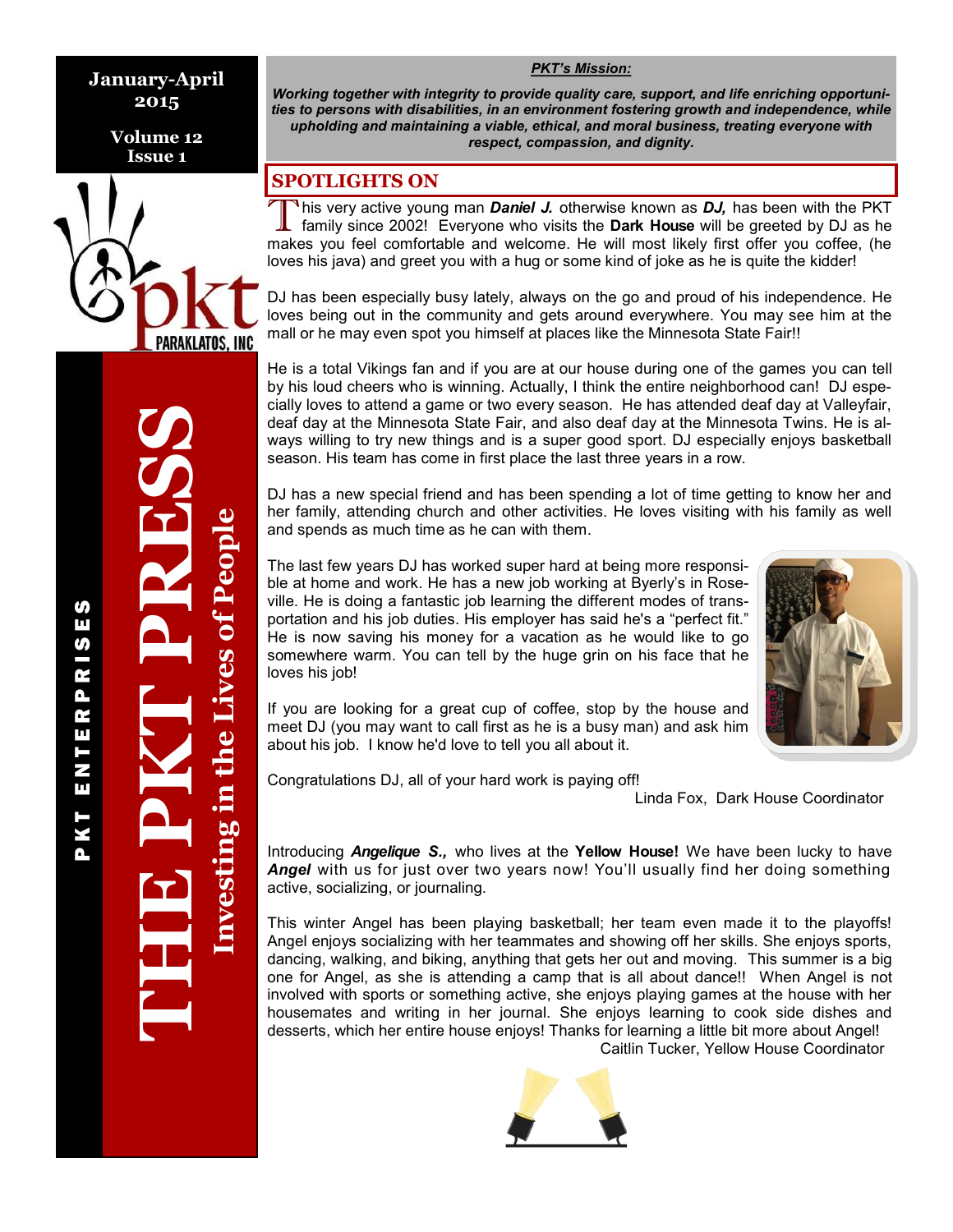## **FEATURED HOME**

ello from White House! As the snow started flying we got ready for the winter season and then it ended just as  $\bf I$  quickly as it began. Spring is already here.

The latest big news is that *Angie L.* started a new job at Merrick, and she is very excited with this great adventure. We are all very happy and proud of Angie for her choice of going back to work! Although the news wasn't too great this year, Angie continued to keep everyone informed of all the Vikings news on and off the field. Angie has also been planning a vacation to sunny Florida in May.

*Chris D***.** continues to work part time at Merrick and enjoys the time she spends there. Swayze continues to enjoy all the motherly attention that Chris has for her cat. She is as always a wonderful mama for her kitty. Chris joined several other PKT clients and staff in December to visit fabulous Las Vegas. Great food, entertainment and sightseeing made the experience memorable.

*Dorie S*. is working at Merrick full time and continues to work with the self-advocacy group and the new staff training. This is the part of her job that Dorie loves the most! Dorie also went to Las Vegas for girls week. She especially enjoyed a Beatles Tribute show and spending time strolling the sights. During the holidays Dorie spent time at her sister's house, which is always special for her.

Our man of the house *Gordy H*. is doing great! It has been over two years since Gordy moved to the White House; how time has flown! Gordy continues to share his wonderful humor at the house and is always telling jokes or telling stories. King's Corner and War are the two card games that get played regularly with Gordy and he does a good job of teaching those who don't know how to play. The house is always filled with music with Gordy around. The Bee Gees, Elvis, Gordon Lightfoot, and Roy Orbison can all be heard during the day.



Everyone from the White House sends Happy Spring wishes!!

Laura Rybicki, White House Coordinator

## **PKT LIFE**

S I was writing this article recently, I was able to reflect on the past year, but more specifically the last few months of 2014. I recall some very exciting events had happened around PKT. Sovanny M. went to Florida and g s I was writing this article recently, I was able to reflect on the past year, but more specifically the last few months of 2014. I recall some very exciting events had happened around PKT. *Sovanny M.* went to Florida and got to expesuper awesome time. *Sean A.* found out about this adventure and decided to take one of his own. He then went to Universal Studios and Disney World. He came home with many pics to share with his housemates and staff. Once he was home he decided he needed new bedroom furniture, so Steve, Duane and him went on a fun shopping spree.

The ladies of PKT couldn't just sit around and let the men of PKT go on a camping trip without firing back. They arranged a trip to Las Vegas at the beginning of December. *Chris D., Sovanny M., Sharon G., Marilyn M. and Dorie S.* all boarded a plane and flew to Vegas with *Caitlin, Laura* and *Jennifer.* While there they took in many shows, visited the Wax Museum and ate waaaayyyyyy too much food. These ladies needed to eat as much as possible as they walked and walked and walked – it was reported that there were 10 mile days while there. Sovanny took a chance on a slot machine and did win some of Vegas' money. We all know that Vegas does not like to just give its money away to people. Their favorite part of the trip was the Beatles Tribute show; the ladies were up dancing in the aisles. They even had a celebrity sighting – one of the guys from The Cake Boss show was in their Vegas location.

As 2014 wound down, PKT had its annual client Christmas party, which was again celebrated at DeGidio's Restaurant in St. Paul. Everyone in attendance enjoyed seeing new and old friends, eating too much food and playing holiday games. Surprise, surprise, Santa showed up with presents for all. Usually Santa blesses us with a friend of his and this year he didn't disappoint. He brought his sidekick Christmas Chewbacca. Everyone had a great time visiting with both Santa and Chewey.

We here at PKT are looking forward to all of the new adventures in this new year. Trips are already planned, adventures being concocted, shopping trips being scheduled as I write this. I encourage all of you readers to just try and keep up with the hustle that the PKT clients show us every day.

Tennille Carlson, SLS Director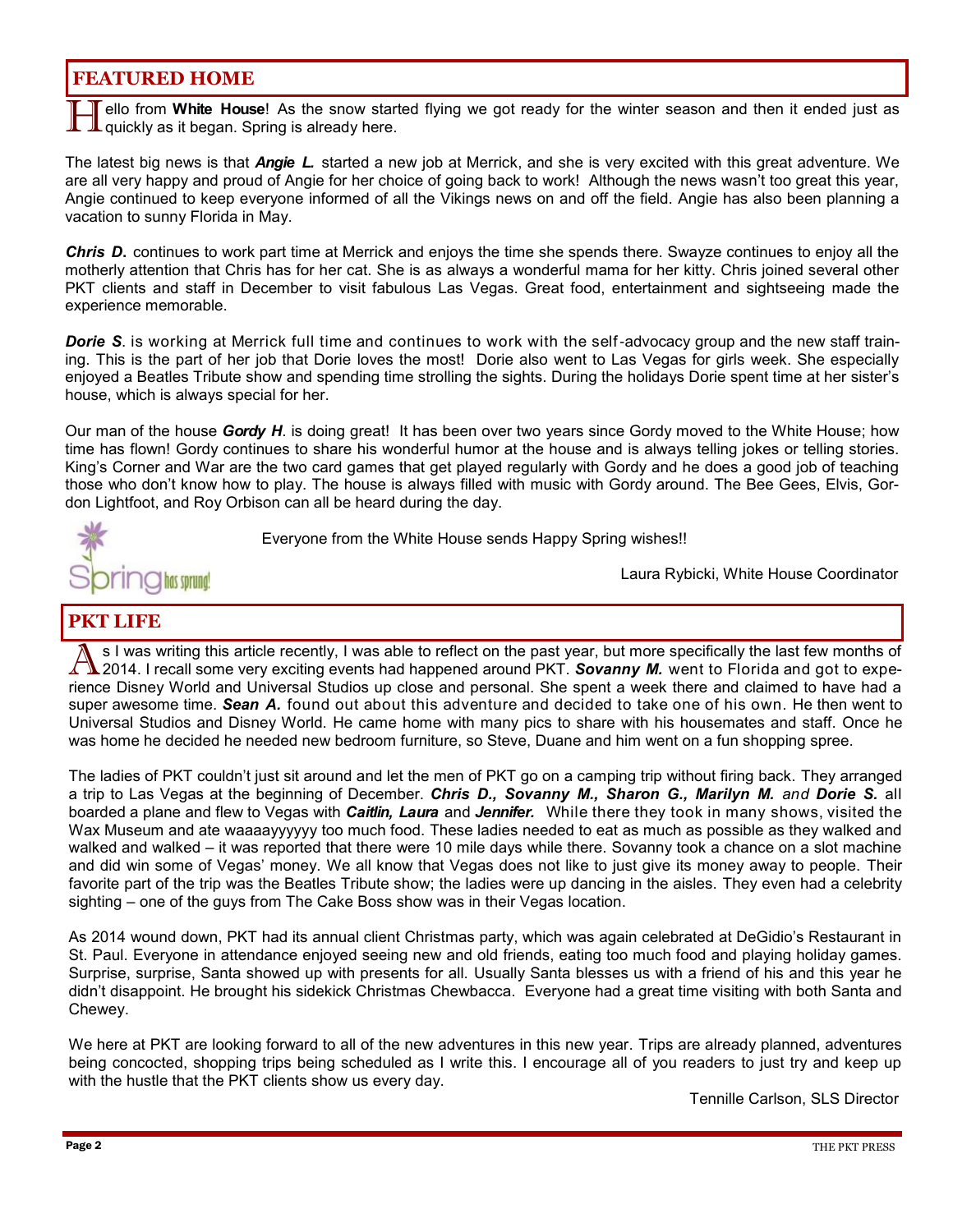## **STEVE'S SCOOP**



2015 is here and now almost ¼ over! Well time does fly! I hope everyone has survived the mostly snowless winter and is looking forward to SPRING!

There is not too much to report here…we are moving right along! PKT celebrated a GREAT Christmas and Holiday season…see pictures and story.

We did lose a GREAT coordinator and longtime PKT employee…Amanuel Teklemariam. While we all were sad to see him go, we are excited for the new opportunity he is off pursuing...Amanuel will be a professor at a local university  $\circledcirc$ ! Congratulations and good luck! You will be missed!! We did hire a replacement, so stay tuned for an introduction Press article from her.

Also, since the last PKT Press, we began serving a new client over at the Brick House. Please watch the next issue of the Press for more about her  $\odot$ !

Lastly, as already mentioned in this issue, I too would like to congratulate **DJ** on his recent new job at Byerly's in Roseville! A BIG thank you goes out to Blaine Newberg and his entire team over at Rise, Inc. They all worked very hard to make this job placement dream for DJ a reality! Thanks guys!! Your work is appreciated!

Have a great Spring and should you have any questions, etc., as always, don't hesitate to give us a call or email!!

## **SHARILYN'S**

A lot of what I do as PKT's Director of Financial Services is checks and balances. Since my primary job involves working with numbers most of the day, I have found the calculator to be my best friend while here at work. Though I know that my "brain math" skills have dramatically increased in recent years, I still like to double check my math with the calculator.

Throughout any given day I will use a calculator to balance checkbooks, other accounts, timecards or staffing hours. When statements come in and I balance accounts, everything better add up the same. Otherwise if you walk into my office, you may see me hunched over my desk pulling out my hair in agony over the error that was made and cannot be found. Don't worry, I will find the error and get it resolved, whether it was my mistake or not. Likewise, monthly I ensure that the receipts for food and household supplies for each of the houses balance accurately. If not, I start questioning things until I am satisfied with the answers I receive. Why do I spend so much time stressing myself out over numbers that do not balance? It's because I believe that being a good steward of the funds I am entrusted with every day is the best way I can serve the wonderful people at PKT.

"No more paperwork!" Such wise advice from one of our beloved clients. Every time I speak with this client, he tells me to tell Steve this very thing. Ah, if only Steve was the right person to tell such a thing to. Counter to what this client may joke about, Steve does try to lessen the amount of paperwork for me, however most days if you walk into my office you will see paper scattered all over my desk. This is the secondary part of my job, keeping track of it all.

The truth is, much of my day is filled with paperwork. There are many forms and request for forms and verifications that I receive for many of our clients on a regular basis from places such as the county and Social Security. Some of these forms can be long and tedious while others just require me to read, sign, and send back. I do my best to fill out these forms as accurately and quickly as possible so that the services or funding continues to work properly for our clients. Sometimes I even fill out forms and send in verification before it is requested knowing that the earlier something can be processed the better for our clients. My dream is for one day there will be one system to gather all the information required to keep everything moving smoothly for our clients and for me to be able to tell the client mentioned earlier "Yah, you're right, no more paperwork!"

Sharilyn Wipf, Director of Financial Services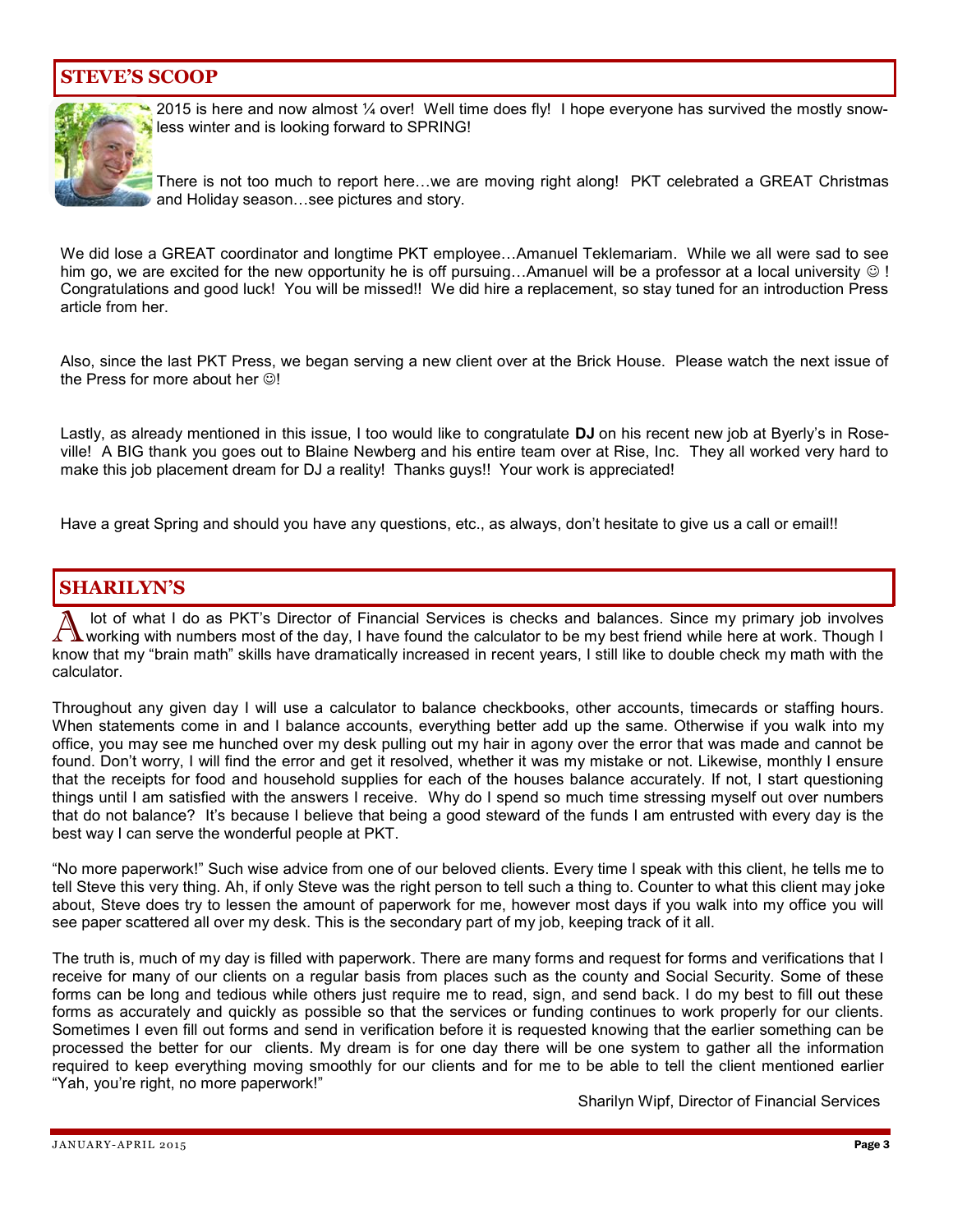## **IN-HOME CONNECTIONS**

Very rarely in life do you meet someone whose smile and demeanor leave a lasting impression on you. PKT is lucky<br>enough to have one of those people as part of our In-Home family. She is someone great to be around when you' ery rarely in life do you meet someone whose smile and demeanor leave a lasting impression on you. PKT is lucky enough to have one of those people as part of our In-Home family. She is someone great to be around when you're havis *Monette D.*, and now is your chance to get to know her a little better.

Monette went to the Minnesota State Academy for the Deaf in Faribault. She communicates using American Sign Language and enjoys helping other people learn to sign new words. Recently, she has been working a lot with the In-Home Coordinator and helping him improve his ASL skills. She can only laugh at how often he has to ask her for help, but she is always willing and able.

Monette likes to play volleyball and enjoys going for walks at parks or at the Mall of America. When she is at the mall, she likes to stop at Barnes and Noble. While there, it isn't uncommon to see her cuddled up with a magazine or using her iPad at the coffee shop. Monette gets a kick out of searching for videos on YouTube and playing Candy Crush. At last check, she was nearing level 100! She also enjoys drinking delicious iced coffee treats.

Monette really enjoys getting out and about in the Twin Cities and exploring the area. She likes to try different restaurants, but her all-time favorite place to eat is Chipotle. She always orders a burrito bowl with guacamole! According to Monette, a trip to Chipotle is not complete without a little guacamole. When Monette isn't at work or out in the community, she likes to relax at home and watch movies or play video games.



Next time you see Monette at a PKT get together don't be afraid to say hello. If you don't know sign language, don't worry! A simple wave and a smile is understood in any language!

The next In-Home spotlight is shining on Tom C. Tom has been part of PKT for almost 20 years! Tom is a very active young<br>man who loves the outdoors. He is an excellent hiker and loves nature walks. From the trails of Afton <sup>n</sup>he next In-Home spotlight is shining on *Tom C.* Tom has been part of PKT for almost 20 years! Tom is a very active young man who loves the outdoors. He is an excellent hiker and loves nature walks. From the trails of Afton to the shores of Lake his exercise regime by going walking at Mall of America and also riding his exercise bike. Tom truly enjoys staying in shape.



Tom is also a big fan of bowling. On the days Tom feels like taking it easy, he'll go to the Minneapolis Institute of Arts where he enjoys checking out the exhibits and at times catches the performance of a local band. He really enjoys live music. In fact, Tom loves all kinds of music, in general.

Tom is a very hard worker and has been working at Coopers SuperValu near his house for many years. He is extremely friendly and has gotten to know many of the customers. This isn't surprising, as Tom is very outgoing and almost always greets you with a smile. Tom is a very familiar face in his West Seventh neighborhood of St. Paul. It isn't uncommon to see him riding his bike around town in the summertime. After work, be it winter or summer, Tom likes to head down to The Mississippi Market and grab one of his favorite drinks: tea. Sugar-Free Honest Green Tea and Kombucha Tea are a couple of his favorites.



Tom is no stranger to the staff at one of his favorite restaurants in St. Paul: Saigon's. When he walks in they know exactly what he wants: a grilled pork salad. How could they not know; he's been ordering that every week for almost the past twelve years! Tom also likes to eat at Chipotle, where he has no problem finishing one of their burritos by himself. It takes a lot of food to fuel such an active man!



Tom also enjoys the river, especially when he gets the chance to cruise around on it. He has gone boating a few times on both the Hudson River and the Mississippi. Tom has lived with his foster family for more than 20 years. He is very happy there, and likes going out every week with his dad, who takes him out to breakfast quite often. This past year, Tom went on a trip to San Francisco where he got to see the "Full House" house in person. He said he had an awesome time!

Tom is quite an amazing man. From work to play, both night and day, he is always busy enjoying life. So if you're ever at Coopers, be on the lookout for our good friend Tom. He'll be the one with a twinkle in his eye and a smile on his face.

Darin Schluender, In-Home Services Coordinator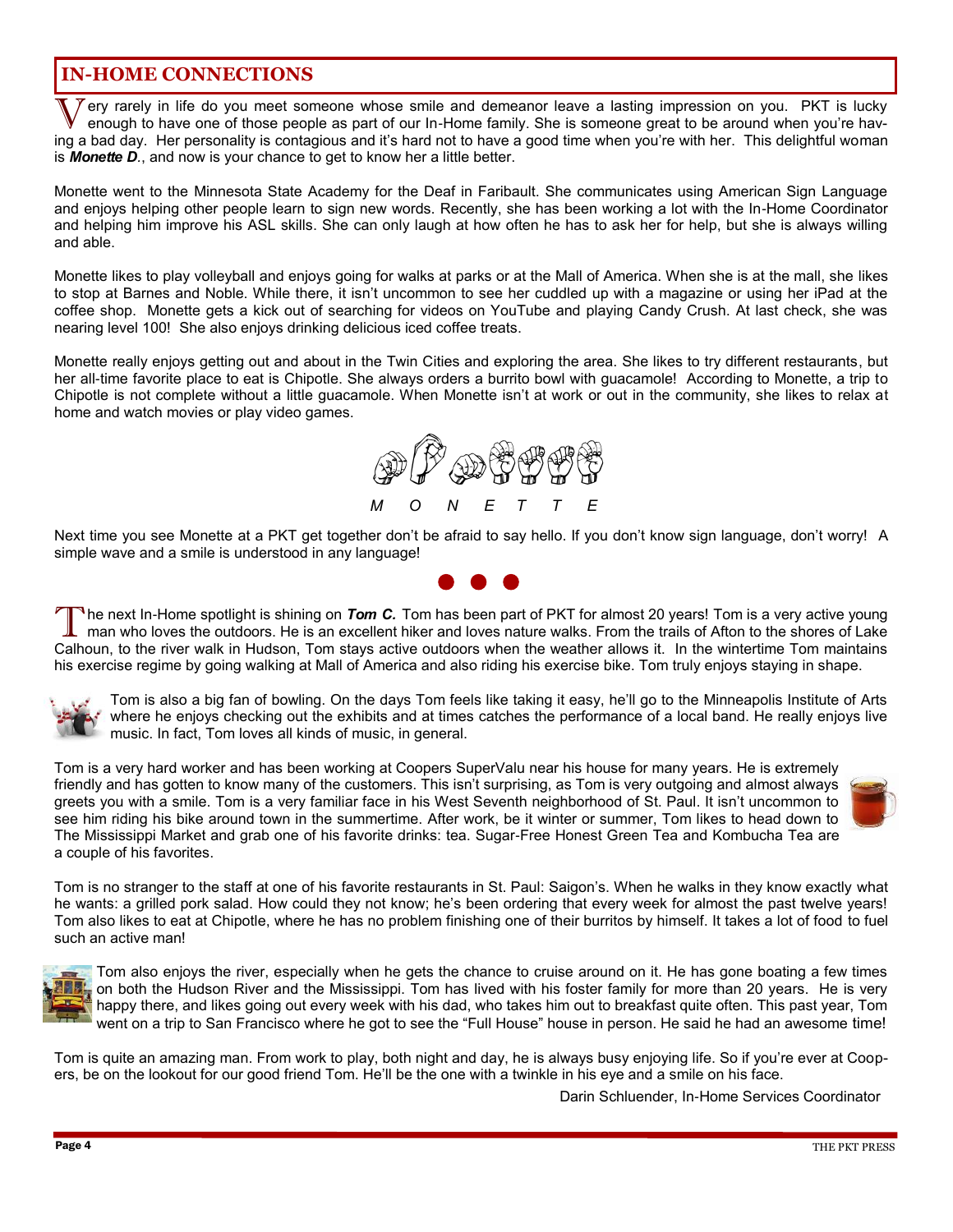## **EMPLOYEE OF THE MONTH SPOTLIGHT \*\* WINNERS OF \$50.00 Gift Certificates\*\***

### **EMPLOYEE OF THE MONTH for November 2014 is … EMPLOYEE OF THE MONTH for December 2014 is …**

## **Asia Villarreal-Sansom Olga Almeroth**

PKT would like to recognize and thank *Asia* for:

- Doing a great job patiently encouraging a client to get through their emotions to get their hygiene needs done
- Being very patient with explaining different tasks when a co-worker was not sure of the routine
- Jumping in to help with the work load with a positive attitude and encouraging co-worker's to be positive and productive
- Having a great rapport with the clients she serves, as they look forward to seeing her again
- Being a team player and helping switch out monthly paperwork on the last day of the month
- Co-workers commenting that they "like to work with Asia and they are happy that she is in the company"

### **EMPLOYEE OF THE MONTH for January 2015 is … EMPLOYEE OF THE MONTH for February 2015 is …**

## **19. In the Lutz-Lawlor Crystal Furlough** Crystal Furlough

PKT would like to recognize and thank *Julia* for:

- Doing a great job making cookies and decorating with clients at the house; even bringing pre-made frosting and cookie dough
- Finding ways to figure out missing item concerns and staying positive
- Having a calm manner that helps clients work through their concerns and enabling them to become positive
- Consistently maintaining excellent communications with both the house supervisor and the staff she works with
- Being a tremendous asset to the sites she works at in coordinating the shift with staff in order to help things go smoothly and efficiently
- Coming to work with fun activities on weekends as well as suggesting various holiday activities for the clients to participate in
- Being extremely self-motivated and keeping all aspects of the houses running smoothly during her shifts including keeping the houses spotless
- Having a genuine caring manner for the clients, thereby bringing joy as they are happy to see her

PKT would like to recognize and thank *Olga* for:

- Coming up with a 1:1 schedule, allowing the clients to look forward to "their day"
- Working hard and totally organizing the house, which looks great
- Coming up with fun activities to do and especially "deaf" inspired outings
- Making sure the clients have what they need at all times
- Always being positive and patient
- Having excellent signing skills while communicating and joking around

PKT would like to recognize and thank *Crystal* for:

- Taking the time to learn what the client's interests and hobbies are and making sure those things are coordinated into their activities
- Always willing to be flexible with her schedule and helping whenever she can
- Working with a very calm and relaxing demeanor, which helps the clients, especially when they are upset
- Introducing new menu ideas for the clients
- Being very respectful with her co-workers, and is a good team player
- Bringing a fun bubbly personality and great attitude to work with her!

## Congratulations and Thank You All!!!

## **OPENINGS UPDATE**

**P**KT always has openings for new clients for the In-Home department. Anyone interested in more information, please contact Tennille Carlson at 612-788-3998 x 114 or Steve Tschacher at 612-788-3998 x 105. Tennille Carlson at 612-788-3998 x 114 or Steve Tschacher at 612-788-3998 x 105.

 *We are now accepting both DD and CADI Waiver clients.*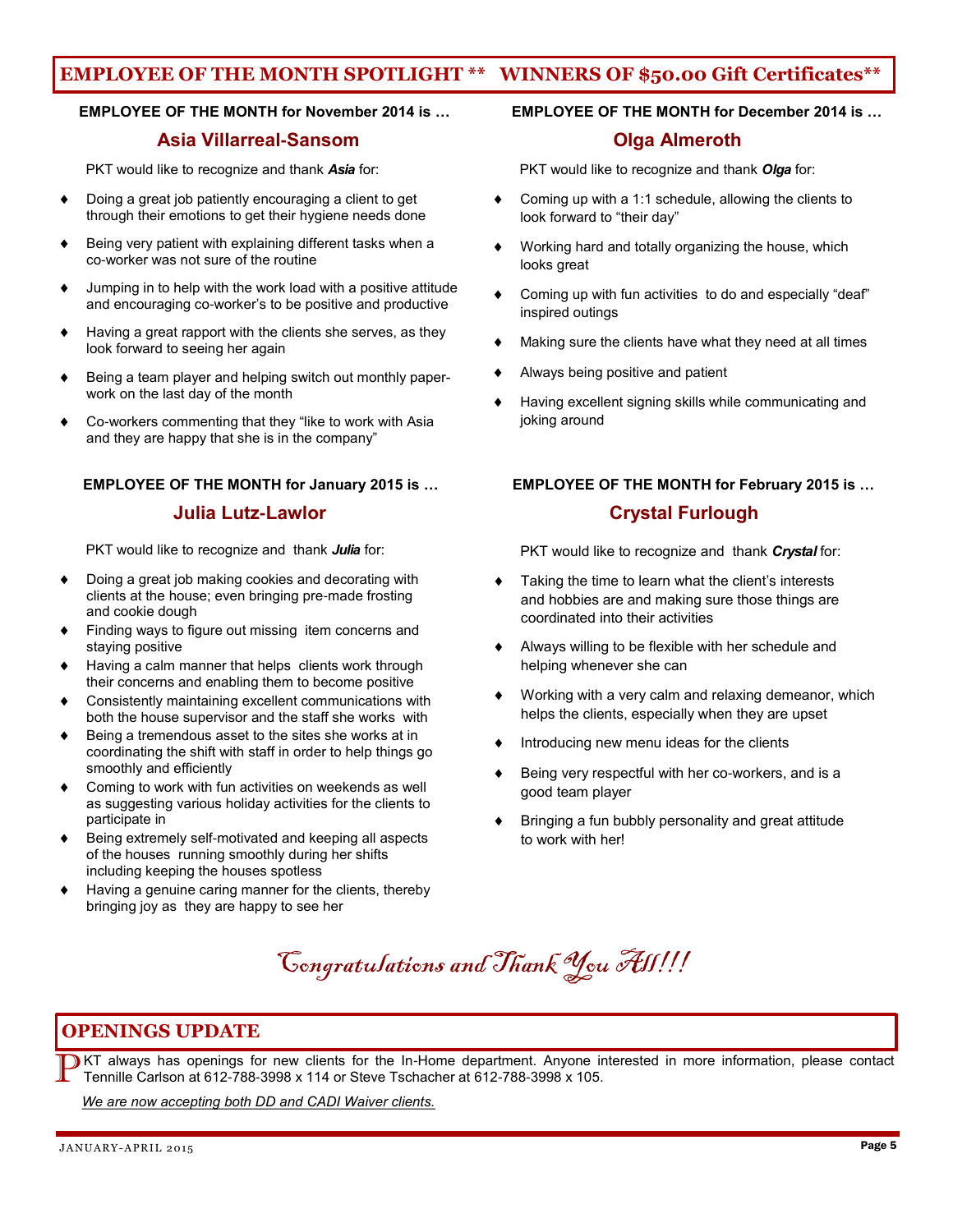## **UPDATED CONTACT INFORMATION … www.PKTEnterprises.com**

| Steve Tschacher         | 612-788-3998 ext 105 |
|-------------------------|----------------------|
| Pat Matt                | 612-788-3998 ext 104 |
| Sharilyn Wipf           | 612-788-3998 ext 106 |
| Jennifer Johnson        | 612-788-3998 ext 115 |
| <b>Tennille Carlson</b> | 612-788-3998 ext 114 |
| Darin Schluender        | 612-788-3998 ext 112 |
| <b>Chris Bastyr</b>     | 612-788-3998 ext 152 |
| Duane Sundblad          | 612-788-3998 ext 153 |
| Amy DeWitz              | 612-788-3998 ext 154 |
| Katie Fordyce           | 612-788-3998 ext 155 |
| Lilla Gandolfi          | 612-788-3998 ext 156 |
| Linda Fox               | 612-788-3998 ext 157 |
| Caitlin Tucker          | 612-788-3998 ext 158 |
| Laura Rybicki           | 612-788-3998 ext 159 |

**stevent@PKTEnterprises.com patm@PKTEnterprises.com sharilynw@PKTEnterprises.com jmj@PKTEnterprises.com tennillec@PKTEnterprises.com darins@PKTEnterprises.com chrisb@PKTEnterprises.com duanes@PKTEnterprises.com amyd@PKTEnterprises.com katief@PKTEnterprises.com lillag@PKTEnterprises.com lindaf@PKTEnterprises.com caitlint@PKTEnterprises.com laurar@PKTEnterprises.com**

| President                                                                               |
|-----------------------------------------------------------------------------------------|
| Human Resources Director                                                                |
| Director of Financial Services                                                          |
| <b>SLS Director</b>                                                                     |
| Director of IHS, Licensing Compliance<br>and Client Relations<br><b>IHS Coordinator</b> |
| <b>Pink House Coordinator</b>                                                           |
| Brown House Coordinator                                                                 |
| Columbia House Coordinator                                                              |
| Green House Coordinator                                                                 |
| <b>Brighton House Coordinator</b>                                                       |
| Dark House Coordinator                                                                  |
| <b>Yellow House Coordinator</b>                                                         |
| <b>White House Coordinator</b>                                                          |

| <b>Brick House</b>    | 651-646-5221 |
|-----------------------|--------------|
| Pink House            | 651-696-1909 |
| Brown House           | 651-730-4773 |
| Columbia House        | 763-789-7188 |
| Green House           | 651-748-0580 |
| <b>Brighton House</b> | 651-636-8558 |
| Dark House            | 651-766-6992 |
| Yellow House          | 651-487-8770 |
| White House           | 651-784-7874 |



Scan to view PKT Enterprises' website ⇔⇔⇔



Page 6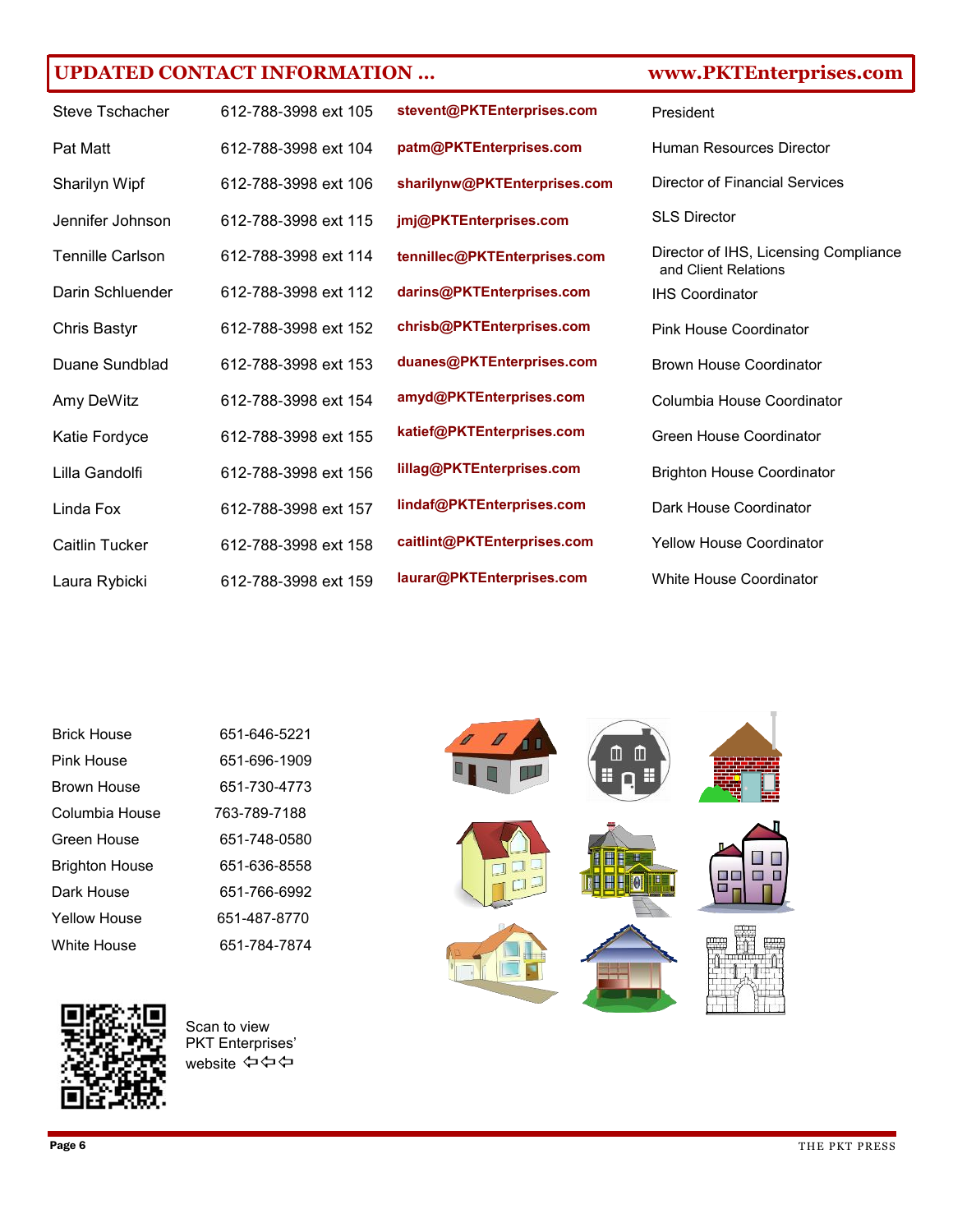## **BIRTHDAYS, ANNIVERSARIES AND MORE ...**

## Client Birthdays

| Lane M.    | 1/1  |
|------------|------|
| Mohamed M. | 1/12 |
| Jackie W.  | 1/18 |
| Walter S.  | 1/26 |
| Dorie S.   | 217  |
| Chris D.   | 2/11 |
| Scott M.   | 2/16 |
| Jon R.     | 3/17 |
| Mike M.    | 3/22 |
| Kristin M  | 412  |
| Sean A.    | 4/14 |
| Sharon G.  | 4/17 |
| Lynn Z.    | 4/18 |
| Bob F.     | 4/23 |
|            |      |

# **HAPPY** IRCHDAY!

## Employee Birthdays

| Zahra Fatah               | 1/1  |
|---------------------------|------|
| Tami Block                | 1/4  |
| Dwayne Haskin             | 1/5  |
| Eric Ross                 | 1/5  |
| <b>Crystal Helmrichs</b>  | 1/12 |
| Cassie Jones              | 1/24 |
| Jennifer Johnson          | 1/28 |
| Pam Kurtz                 | 2/2  |
| Jodi Feldbruegge          | 2/4  |
| Debbie Shaw               | 2/6  |
| Pam Johnson               | 2/7  |
| Duane Sundblad            | 3/1  |
| Miranda Lobash            | 3/3  |
| Alison Owens              | 3/12 |
| Linda Fox                 | 3/17 |
| Phalen Land               | 3/19 |
| <b>Matthew Pouliassis</b> | 3/23 |
| Sheri Vogel               | 3/23 |
| Laura Rybicki             | 3/29 |
| Hoeun Hach                | 4/12 |
| DeAnn Reese               | 4/16 |
| Sarah O'Blenes            | 4/18 |
| Asia Villarreal-Sansom    | 4/19 |
| Laura Madaris             | 4/22 |
| Audrey Kludtke            | 4/24 |
| <b>Ruthie Harrell</b>     | 4/25 |
|                           |      |

# HAPPY ANNIVERSARY!

Ī

| Olga Almeroth     | 1 year   |
|-------------------|----------|
| Mike Connor       | 1 year   |
| Amy DeWitz        | 1 year   |
| S. Lilla Gandolfi | 1 year   |
| Crystal Helmrichs | 1 year   |
| Colleen Hofer     | 1 year   |
| Audrey Kludtke    | 1 year   |
| Caitlin Tucker    | 1 year   |
| Olaoluwa Awoleke  | 2 years  |
| Pat Matt          | 6 years  |
| Donna Collings    | 7 years  |
| Bangela Smith     | 7 years  |
| Jean Parker       | 8 years  |
| Joanna Rojas      | 8 years  |
| Jennifer Johnson  | 10 years |
| <b>Tami Block</b> | 12 years |
| Pam Kurtz         | 14 years |
| Katie Fordyce     | 17 years |
| Channon Doerr     | 19 years |
|                   |          |

# WELCOME

## New Employees

Hilary Austinson Quinnetta Babalola Wanda Berry Michael Blahnik Darrell Blue Zahra Fatah Gilbert Ghong Ruthie Harrell Keri Lamusga Maddie Lund Pamela McCoy Heidi Phillips Matthew Pouliassis Debbie Shaw Tanya Smiley Corethia Williams

Yellow House LSI White House Lead Yellow House LSI Brick House Live In Dark House LSI Columbia House LSI Pink House LSI Pink House Lead Brick House LSI Brick House LSI In-Home LSI White House LSL Brown House LSI Columbia House Live In White House LSI Pink House LSI